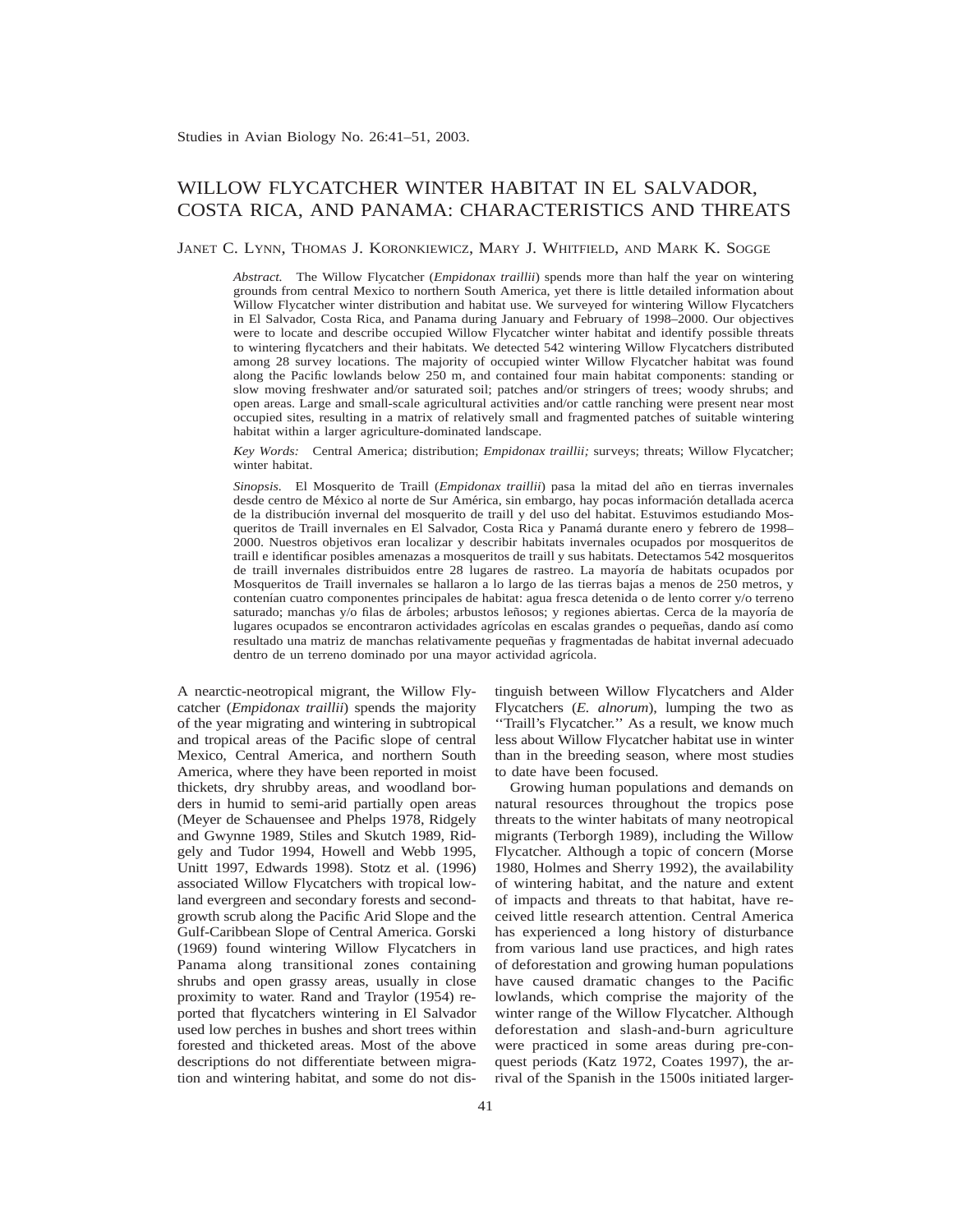scale changes through the introduction of intensive agricultural techniques and livestock. Even greater landscape changes, including some of the highest rates of deforestation worldwide, have occurred in the past  $40-60$  years in association with rapid human population growth (Jones 1990, Houghton et al. 1991, Hartshorn 1992).

Because habitat loss on winter ranges can influence some neotropical migrant populations (Terborgh 1989, Morton 1992, Rappole et al. 1992, Robbins et al. 1992), it is important to identify changes in land use patterns and their effects on winter habitat. This, coupled with a better understanding of Willow Flycatcher winter habitat characteristics and the landscape and human-use context in which that habitat occurs, can supply insight into possible limiting factors affecting flycatcher populations. To gather more detailed information on the distribution and status of winter Willow Flycatcher habitat and to identify potential threats to that habitat, we surveyed for wintering flycatchers in portions of Central America for three consecutive wintering periods. Our objectives were to locate and describe occupied flycatcher habitat, identify common habitat elements, and characterize potential threats to wintering flycatchers and their habitats.

#### METHODS

#### STUDY AREA

We conducted surveys in El Salvador, Costa Rica, and Panama, primarily along Central America's Pacific lowlands, with some locations along the Caribbean coast and Canal Zone in Panama. Latitudes ranged from 13° 48' N along the Rio Paz at the Guatemala and El Salvador border to  $7^{\circ}26'N$  at Tonosí along the Azuero Peninsula of Panama. Longitudes extended from 90°7'W in El Salvador to 77°43'W at El Real in the Darien region in Panama. Elevations ranged from sea level to 2000 m, with the majority of sites below 250 m. Annually, the Pacific lowlands experience two distinct seasons of roughly equal duration. *Invierno* (the rainy season) occurs from May/June until November/December, and *verano* (the dry season) extends from December/January until April/May. The Caribbean coast of Panama experiences a later and shorter dry season than does the Pacific slope, ranging from January to April.

#### SELECTION OF SURVEY LOCATIONS

We selected locations at which to survey for wintering Willow Flycatchers based on museum specimen collection locations and dates (per Unitt 1997), reports in the literature, banding records, and recent observations by local bird enthusiasts and ornithologists. Due to the paucity of records along the Caribbean coast and central highlands, survey locations were concentrated along the Pacific lowlands. Within each location or general geographic area, we selected several specific sites (e.g., patches of habitat) and conducted one or

more surveys at each site. Site selection was influenced by accessibility, and limited to sites readily accessible by roads, rivers, or other transportation corridors.

## HABITAT SURVEYED

We surveyed a variety of habitat types including dry uplands with patches or stringers (narrow strips, typically only a few individuals wide) of trees and/or woody shrubs bordered by savannas, pasture land, and agricultural areas; *quebradas* (streams), rivers, and *esteros* (meandering oxbow waterways) bordered by gallery forests and woodlands comprised of patches or stringers of trees and woody shrubs; *lagunas* (intermittent freshwater wetlands) and seeps bordered by patches or stringers of trees and woody shrubs; seasonally inundated savannas and pasture land containing patches and/or stringers of trees and woody shrubs; *Parkinsonia* spp. dominated freshwater wetlands; reservoirs and sections of the Panama Canal; brackish tidal wetlands and mangroves; and lowland tropical deciduous and evergreen forest interior and edges.

#### SURVEY TECHNIQUE

We conducted surveys during January and February of 1998–2000. Surveys were primarily performed between 0600–1000 hrs (N = 142) and 1600–1800 hrs  $(N = 12)$  when Willow Flycatcher activity and response to tape playback are greatest (Gorski 1969). At each site, we initially listened quietly (1–3 min) for spontaneous singing, then broadcast Willow Flycatcher vocalizations, using a hand-held tape player, at a volume similar to that of a naturally singing bird. The tape was played for 15–30 sec, followed by a 1–4 min listening period (in 2000, this was repeated twice at every broadcast point). Surveyors walked transects through or along the vegetation whenever possible and repeated the procedure every 20–40 m.

If a Willow Flycatcher was observed but did not respond with song to the tape playback, we stood quietly for up to 5 min before broadcasting a second tape. This tape included a variety of Willow Flycatcher *whits* and *creets/breets, wee-oos, churr/kitters,* and a set of interaction calls given by a mated pair of Willow Flycatchers. These calls were frequently effective in eliciting a *fitz-bew* song, thereby enabling surveyors to positively identify Willow Flycatchers. Sites were only considered Willow Flycatcher habitat if a *fitz-bew* vocalization was heard.

At each survey site, we recorded distance and direction to the nearest landmark, geographical coordinates (using hand-held GPS units), land ownership and management (if discernable), elevation, and length of each survey transect. We also recorded general habitat characteristics including distance to surface water and/ or saturated soil, dominant tree and plant species, estimated canopy height, and topography. Genus and species of trees, shrubs, and herbaceous vegetation were noted when known. We recorded time and location of Willow Flycatcher detections; during 1998 and 1999 Costa Rica surveys, we noted whether each flycatcher was detected before or after the tape broadcast, and type of initial and subsequent response to playback during the survey. In cases where a site was surveyed in more than one year, we report only the results for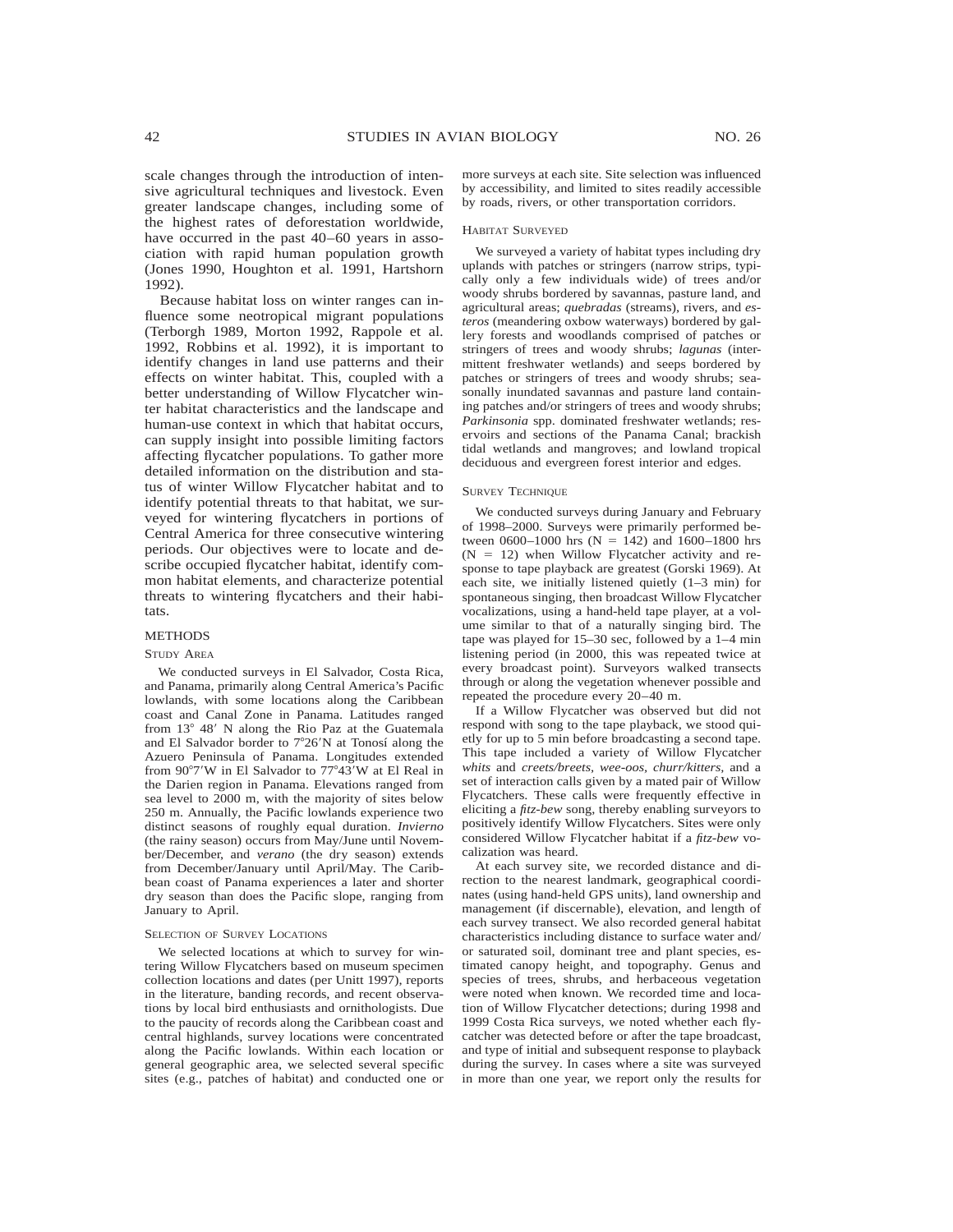

FIGURE 1. Willow Flycatcher winter survey locations in El Salvador, Costa Rica, and Panama. Dots indicate areas with one location; stars indicate areas with two locations.

the year with the largest number of flycatcher detections.

## RESULTS

#### SURVEY EFFORTS

We surveyed a total of 42 survey locations between 1998 and 2000: 10 in El Salvador, 20 in Costa Rica, and 12 in Panama (Fig. 1; Appendix). We conducted surveys at 154 different survey sites for a total of 561 survey hrs. We detected 542 Willow Flycatchers at 28 of the 42 survey locations; approximately half  $(N = 274)$ of the total flycatcher detections occurred in El Salvador, despite fewer survey hours spent in that country (Appendix). We found flycatchers at 75% of the historical locations we surveyed.

## RESPONSE TO TAPE PLAYBACK

Flycatchers responding to tape-playback gave a variety of vocalizations including (per vocalization terminology of Stein 1963 and Gorski 1969) *fitz-bews, whitts, wheeps, creets/breets,* and *churr/kitters.* In Costa Rica during 1998 and 1999, 70% of flycatchers initially responded by calling (*whitts* or *wheeps*) and 30% gave the characteristic *fitz-bew* song. When we continued to broadcast vocalizations in the immediate proximity of calling flycatchers, 60% of calling flycatchers eventually sang. Thus, overall, 70% of detected Willow Flycatchers sang in response to tape-playback. Flycatchers were generally most responsive prior to 1000 hrs.

## HABITAT CHARACTERISTICS

Occupied winter Willow Flycatcher habitat was characterized by four main habitat components: (1) standing or slow moving freshwater and/or saturated soils; (2) patches or stringers of trees; (3) woody shrubs; and (4) open areas such as pastures, savannas, or bodies of water bordering forest edges (Fig. 2). With the exception of three sites in El Salvador, no flycatchers were found at survey locations lacking one or more of these major habitat components. All occupied habitats were situated in low-lying areas that experience seasonal inundation during the rainy season, when flycatchers generally arrive at the wintering sites. Habitat types in which we did not detect flycatchers included dry uplands, woodlands and forests along fast moving streams and rivers, *Parkinsonia-*dominated freshwater wetlands, brackish tidal wetlands and mangroves, and forest interior. Occupied flycatcher habitats ranged in elevation from 0–250 m. We did not detect Willow Flycatchers at survey sites at the two higher elevation locations (Lago Coatepeque, El Salvador [730 m], and San Vito, Costa Rica  $[>2000 \text{ m}]$ ), which contained all four of the winter habitat components.

The freshwater/saturated soil component at occupied sites consisted of *lagunas,* muddy seeps, *esteros,* slow-moving *quebradas,* reservoirs, and associated floodplain areas that contained aquatic and emergent vegetation. Al-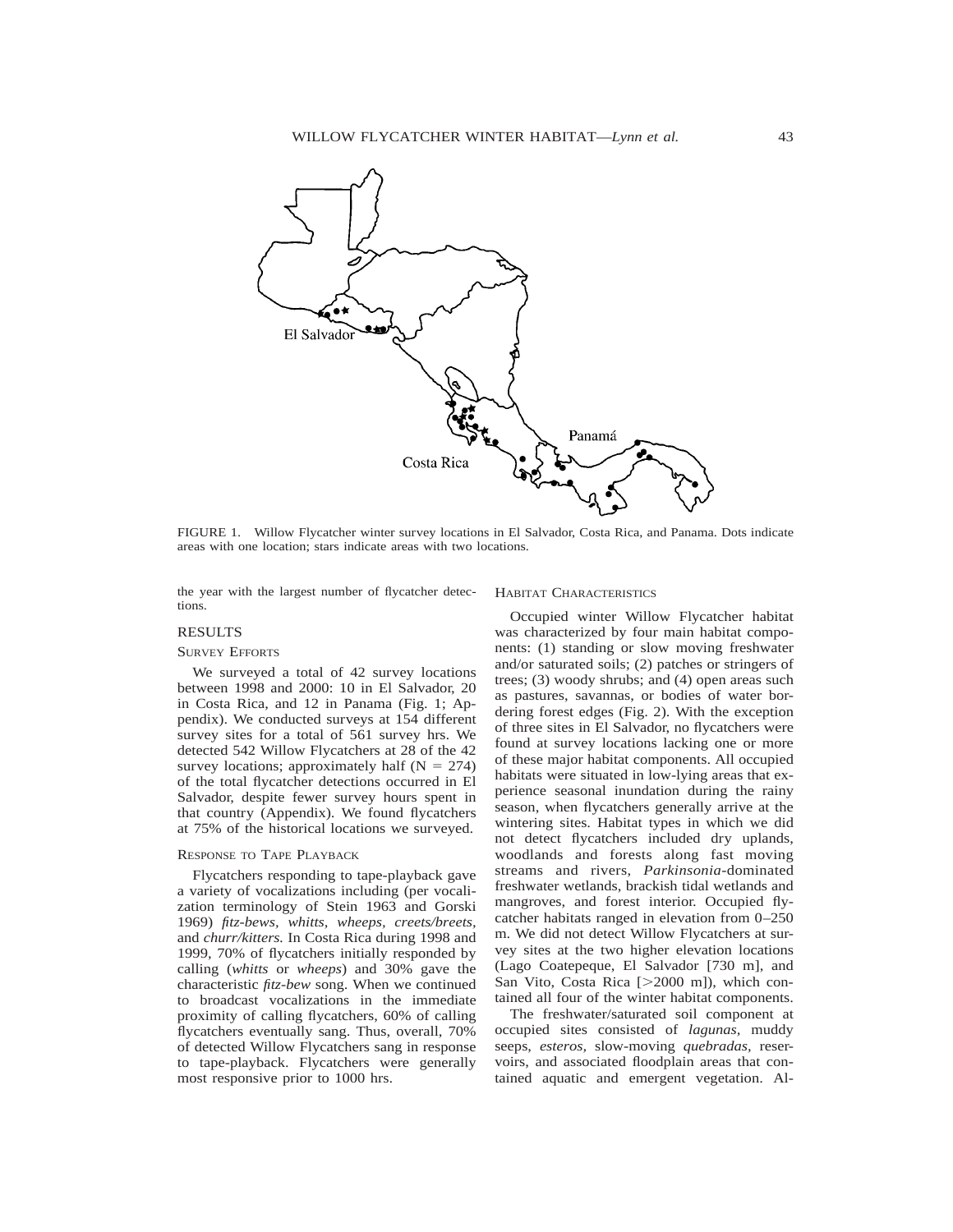

FIGURE 2. Willow Flycatcher winter habitat at Laguna de Olomega, El Salvador, showing the four main habitat components of standing freshwater, woody shrubs, patches of trees, and open areas.

though they varied greatly in size and shape, 74 of the 77 occupied sites retained water into the dry season when surveys were conducted; *lagunas, esteros,* and reservoirs contained water year-round. Wet areas were typically bordered by woody and herbaceous shrubs (primarily *Mimosa* sp.), patches or stringers of trees, savannawoodland edges, second-growth woodlands, pasture lands, and/or agricultural areas. Woody shrubs were generally 1–3 m high and ranged from dense impenetrable thickets to sparse and widely scattered in distribution. The tree component consisted primarily of deciduous species, although in wetland areas trees usually retained most of their leaves throughout the year. Average canopy height of tree patches and stringers ranged from 6–15 m, with emergent trees such as large guanacaste (*Enterlobium cyclocarpum*) and ceiba (*Ceiba pentandra*) ranging from 20– 35 m in height. Except for reservoirs and along the Panama Canal, seasonal flooding inundated the bordering floodplains and vegetation. Although these inundated areas contained standing water through October or November, the sites and bordering floodplains tended to dry up as the dry season progressed.

#### **THREATS**

All of the sites occupied by Willow Flycatchers had been altered by historical and current human activity, and many were relatively small areas surrounded by altered landscapes that continue to encroach on remnant ''natural'' habitat. Sites were heavily disturbed, and human impacts

such as deforestation and burning were evident. Land-altering practices seen at survey sites included cattle grazing, small- and large-scale agriculture, draining of wetlands via irrigation canals, woodcutting for fuel, logging, urban expansion, and erosion. During surveys in Costa Rica, two occupied flycatcher sites were destroyed; one was bulldozed shortly after we surveyed the site, the other cut down while we were trying to capture and band flycatchers (Fig. 3). Both areas were converted to short grass pasture.

Evidence of cattle grazing was seen in and around 127 of the 154 survey sites, including 92% of occupied sites (Table 1). Although heavily defined cattle trails were common, the intensity of grazing and its effects on flycatcher habitat varied among occupied sites. We found Willow Flycatchers at some sites where cattle grazed among scattered shrubs, small trees, and/ or patches of mixed herbaceous vegetation, but not at grazed sites where woody vegetation was absent.

Agricultural crops from small-scale and largescale farms were grown within 200 m of 69 of the 154 survey sites, including 39% of occupied sites (Table 1). Agricultural and silvicultural crops found at survey sites included sugar cane, oil palm, rice, teak, and other commercial crops, as well as crops grown on small subsistence farms such as sorghum, corn, beans, and melons. Large-scale commercial crops dominated large areas of lowland landscapes, and occupied winter habitats generally remained only as small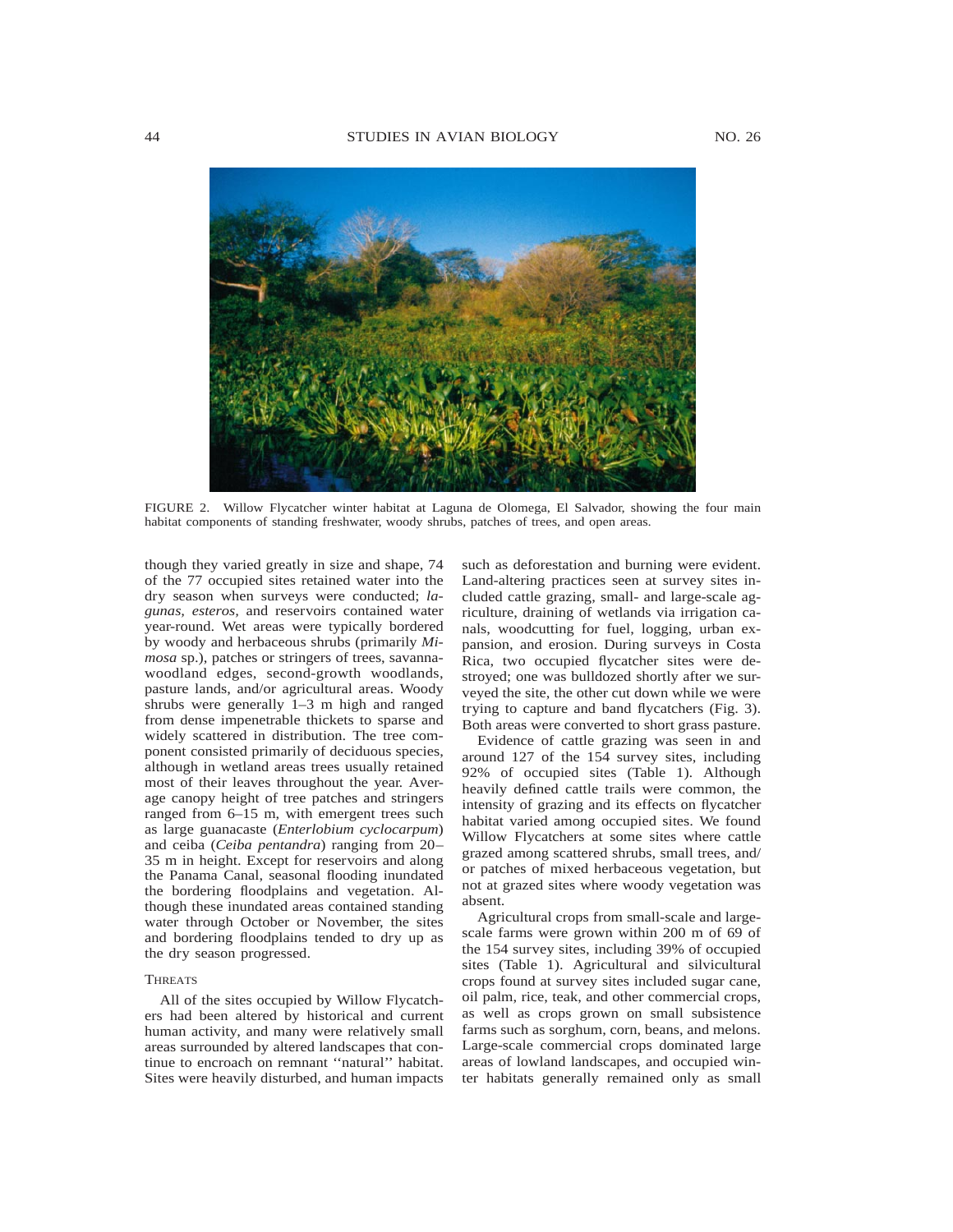fragmented patches surrounded by agricultural land  $(Fig. 4)$ .

Trash and pollutants, such as plastic containers and bags, gasoline, and laundry and dish detergents, were present in and around rivers, streams, and *lagunas* at 27 of 154 survey sites, including 26% of occupied sites (Table 1). We also noted evidence of agrochemical contamination of waterways. In Costa Rica, major irrigation canals through the extensive sugar, rice, and oil palm plantations at Bebedero, Canas, and Coto 44 were marked with signs that read, ''No Swimming—Contaminated.''

In El Salvador, only two survey locations were within protected areas: Bosque Nancuchiname and Laguna El Jocotal. Although La Barra de Santiago in El Salvador is also a nationally protected area, all occupied Willow Flycatcher habitat was found outside of the borders. In Costa Rica, we did not detect Willow Flycatchers at the two survey locations within National Park boundaries, but flycatchers were found at locally-protected sites at Bolson, Santa Cruz, and Solimar. None of our Panama survey locations were located within protected areas.

## DISCUSSION

Because Willow Flycatcher subspecies are distinguished by slight morphological and color differences (Unitt 1987), we could not confidently differentiate among subspecies during our field surveys. However, because Unitt (1997) examined 578 museum specimens of ''Traill's Flycatcher'' taken during migration or in winter and found no geographical segregation among wintering *E. traillii* subspecies, we believe that our data apply to all subspecies, including *E. t. extimus.* Ecological segregation, such as might occur if different subspecies use different habitats within the local landscape, could mean that our results are not equally applicable to all subspecies. Although such ecological segregation has not been demonstrated to date, it is worthy of additional consideration and research.

## HABITAT

Our habitat descriptions, although qualitative in nature, identified what appear to be key components of wintering Willow Flycatcher habitat. Despite differences in overall size, shape, and plant species composition, Willow Flycatcher wintering sites consistently included standing or slow moving freshwater (or saturated soils), woody shrubs, patches and/or stringer of trees, and open areas (Fig. 2). These components also characterize many flycatcher breeding habitats, especially in the southwestern U.S. (Sogge and Marshall 2000).

Occupied wintering Willow Flycatcher habitat

was always found near freshwater *lagunas,* lakes, marshes, wetlands, slow moving rivers or streams, and seasonally inundated savannas and pastures. The only exceptions occurred at three survey sites in El Salvador, where the nearest water or saturated soils were an estimated 400– 600 m from the sites. However, although water was not present during our January surveys (Fig. 5), the sites were flooded from September through November when flycatchers first arrive. Similar dramatic seasonal change occurs throughout the Pacific lowlands. Flycatchers arrive during the *invierno,* when many occupied sites are inundated by up to 6 m of water. By January and February, the *verano* is underway and local water levels are much reduced so that some retain only limited surface water and/or saturated soils. The fact that water is present at all sites when flycatchers arrive suggests it is an important factor in winter habitat selection. Koronkiewicz and Sogge (2000) found that flycatchers remained at wintering sites even after sites had dried substantially, and that the distribution of flycatchers within sites remained constant despite major changes in the distribution and amount of wet areas.

The tree and shrub components of Willow Flycatcher winter habitat varied in relative proportion among sites. Patches and/or stringers of trees varied in size and shape, and the shrub component at occupied sites ranged from dense to sparse and/or scattered. At many sites, especially those in Costa Rica, *Mimosa* sp. formed dense impenetrable thickets, whereas other sites in Panama and El Salvador contained very few shrubs. Flycatchers foraged and roosted among dense shrubs at some sites (T. Koronkiewicz, pers. obs.), and sang and foraged from exposed perches along tree lines and forest and woodland edges. As on the breeding grounds (Sedgwick and Knopf 1992), trees may provide flycatchers exposed perches from which to forage, and defend and view their habitat. Open areas, also reported as a component of many Southwestern Willow Flycatcher breeding habitats (Sogge and Marshall 2000, Allison et al. *this volume*), may provide aerial foraging space.

#### SURVEY TECHNIQUE AND EFFORT

Wintering Willow Flycatchers' response to tape-playback was similar to that described for breeding flycatchers (Sogge et al. 1997a). Because eliciting song is useful in verifying species identification, and because many flycatchers were not detected until after the survey tape was played, we consider tape-playback surveys (including the use of multiple calls and songs) to be a critical tool for effectively locating Willow Flycatchers on the wintering grounds.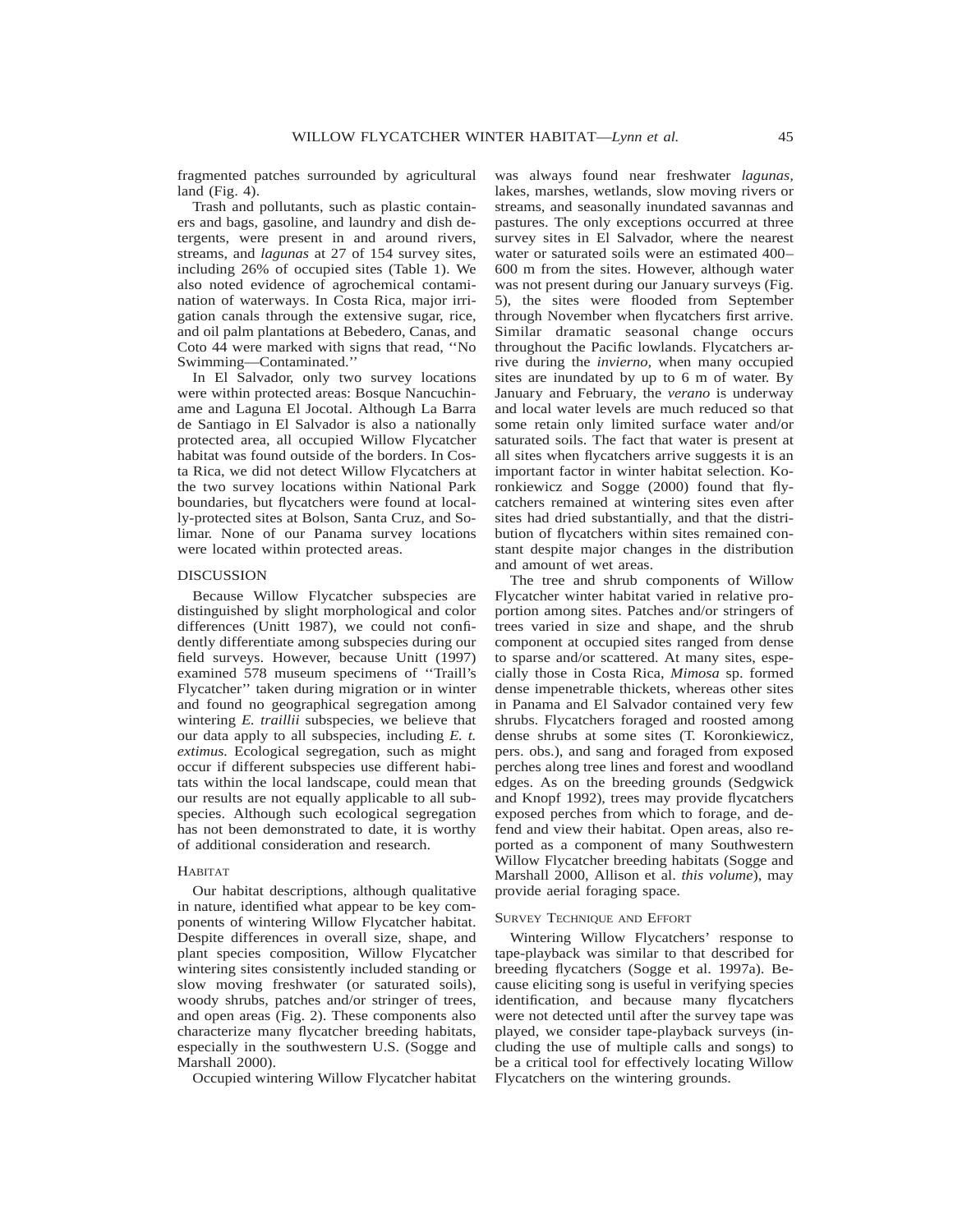

FIGURE 3. Occupied Willow Flycatcher winter habitat along the Rio Corozal in Puerto Jimenez, Costa Rica. All of the Willow Flycatcher habitat was removed and converted to short grass pasture during the course of our surveys in 1999. The bulldozer can be seen at the center of the photo.

It was not our goal to conduct complete censuses of Willow Flycatchers at our sites, and our results do not reflect actual flycatcher abundance. Over the course of our work, we altered our survey methods based on initial results to increase survey efficiency. During 1998 and 1999, our Costa Rica surveys were conducted in a wide variety of habitat types, many of which did not support wintering flycatchers. In contrast, we focused our 2000 surveys in El Salvador and Panama on habitat types in which we found wintering flycatchers during the previous two years in Costa Rica. In El Salvador and Panama, we also enlisted the assistance of local ornithologists who provided valuable logistical information and identified areas most likely to contain suitable flycatcher habitat. This more focused approach and additional survey experience allowed us to survey more effectively in El Salvador (5.4 flycatchers/survey hr) and Pan-

FLYCATCHER WINTER SURVEYS IN 1998–2000

ama (0.8 flycatchers/survey hr) than we had previously done in Costa Rica (0.5 flycatchers/survey hr). Thus, differences in the numbers of flycatchers and/or rates of flycatcher detections (Appendix) in each country cannot be used as an index of actual abundance or density.

The lack of historical records and recent reports for wintering Willow Flycatchers at high elevation suggested that elevation may limit flycatcher distribution; thus, almost all (152 of 154) of our survey sites were located below 250 m. However, in January of 2001, five Willow Flycatchers were recorded spontaneously singing at approximately 430 m near Lago de Güija, El Salvador (W. Rodríguez, pers. comm.), suggesting that additional surveys covering a wider range of elevations are warranted.

CATTLE GRAZING AND AGRICULTURAL ACTIVITIES Historically, cattle ranching along the Pacific lowlands promoted the establishment and

Type of human impact Cattle grazing **Agriculture** Trash and pollutants Occupied sites El Salvador ( $N = 25$ ) 24 16 18

TABLE 1. THE NUMBER OF SITES AT WHICH DIFFERENT TYPES OF HUMAN IMPACTS WERE NOTED DURING WILLOW

|                  |                          | grazing | Agriculture | pollutants |
|------------------|--------------------------|---------|-------------|------------|
| Occupied sites   | El Salvador ( $N = 25$ ) | 24      | 16          | 18         |
|                  | Costa Rica $(N = 41)$    | 40      |             |            |
|                  | Panama $(N = 11)$        |         |             |            |
|                  | Total $(N = 77)$         |         | 30          | 20         |
| Unoccupied sites | El Salvador ( $N = 3$ )  |         |             |            |
|                  | Costa Rica ( $N = 59$ )  | 46      | 28          |            |
|                  | Panama $(N = 15)$        |         |             |            |
|                  | Total $(N = 77)$         | 56      | 39          |            |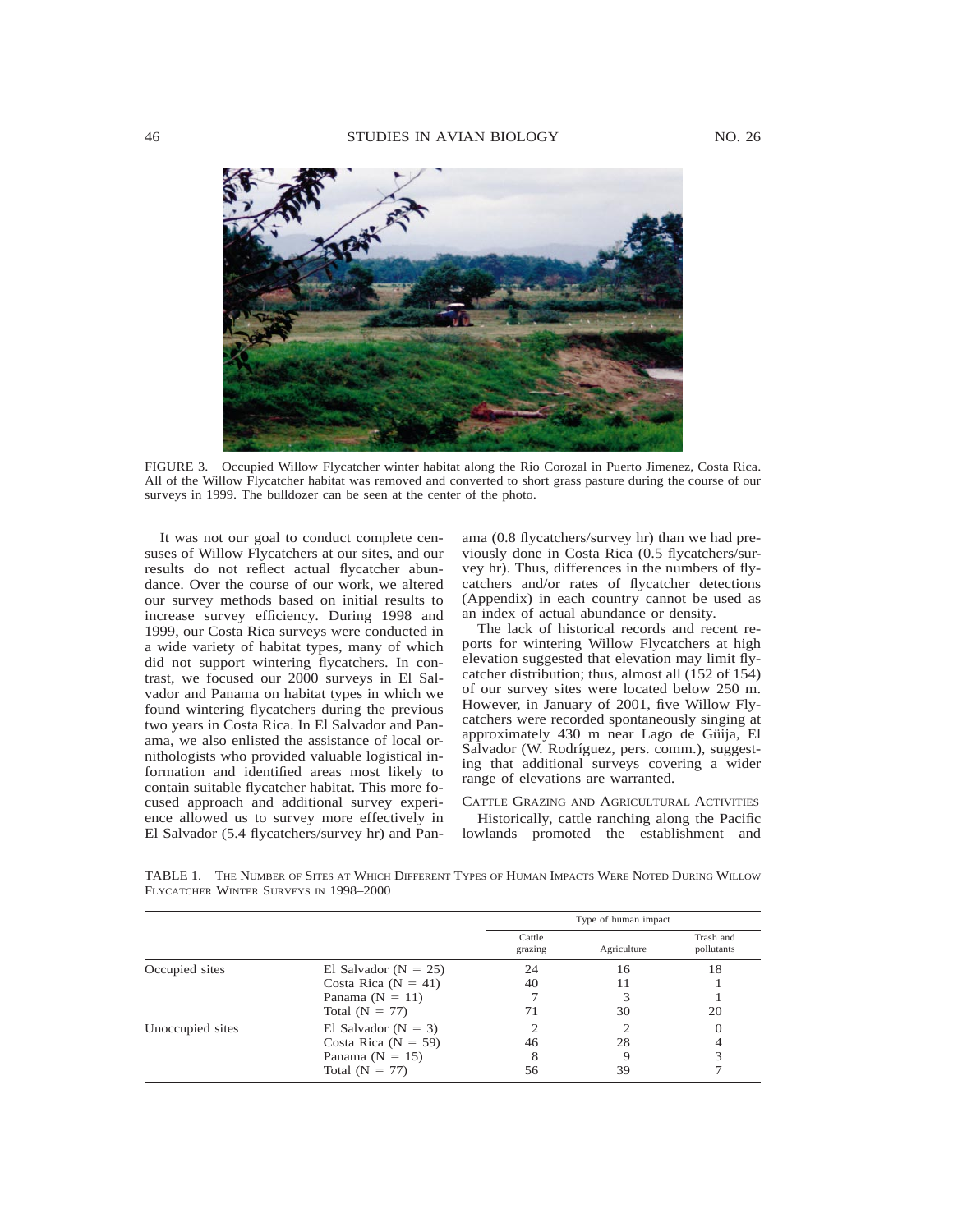

FIGURE 4. Willow Flycatcher winter habitat along Quebrada Pese, Panama. Sugar cane plantations surround the gallery forest and woodland.

growth of permanent towns and villages and conversion of native habitats to pasture land. This conversion from wooded areas to pasture has been one of the most significant changes in land use throughout Latin America (Hartshorn 1992, Kaimowitz 1996); overall, from 1981 to 1990, more than 75 million ha of forested land were converted to cattle pastures (Houghton et al. 1991). We found flycatchers using grazed areas that still contained scattered woody vegetation; thus, the presence of cattle itself did not

preclude presence of flycatchers. However, cattle ranching can cause major impacts to Willow Flycatcher habitat. The most extensive habitat impacts occur from the practice of clearing entire areas of shrubs and trees to create open pastures. These intensively cleared pastures are maintained by removing woody vegetation, rendering the site unsuitable for wintering Willow Flycatchers. Although grazing may have created Willow Flycatcher habitat by opening up areas in otherwise dense forests, lands intensively



FIGURE 5. Willow Flycatcher habitat at Laguna El Jocotal, El Salvador. Site was approximately 400 m from water at the time of surveys, but contained standing water from September through November.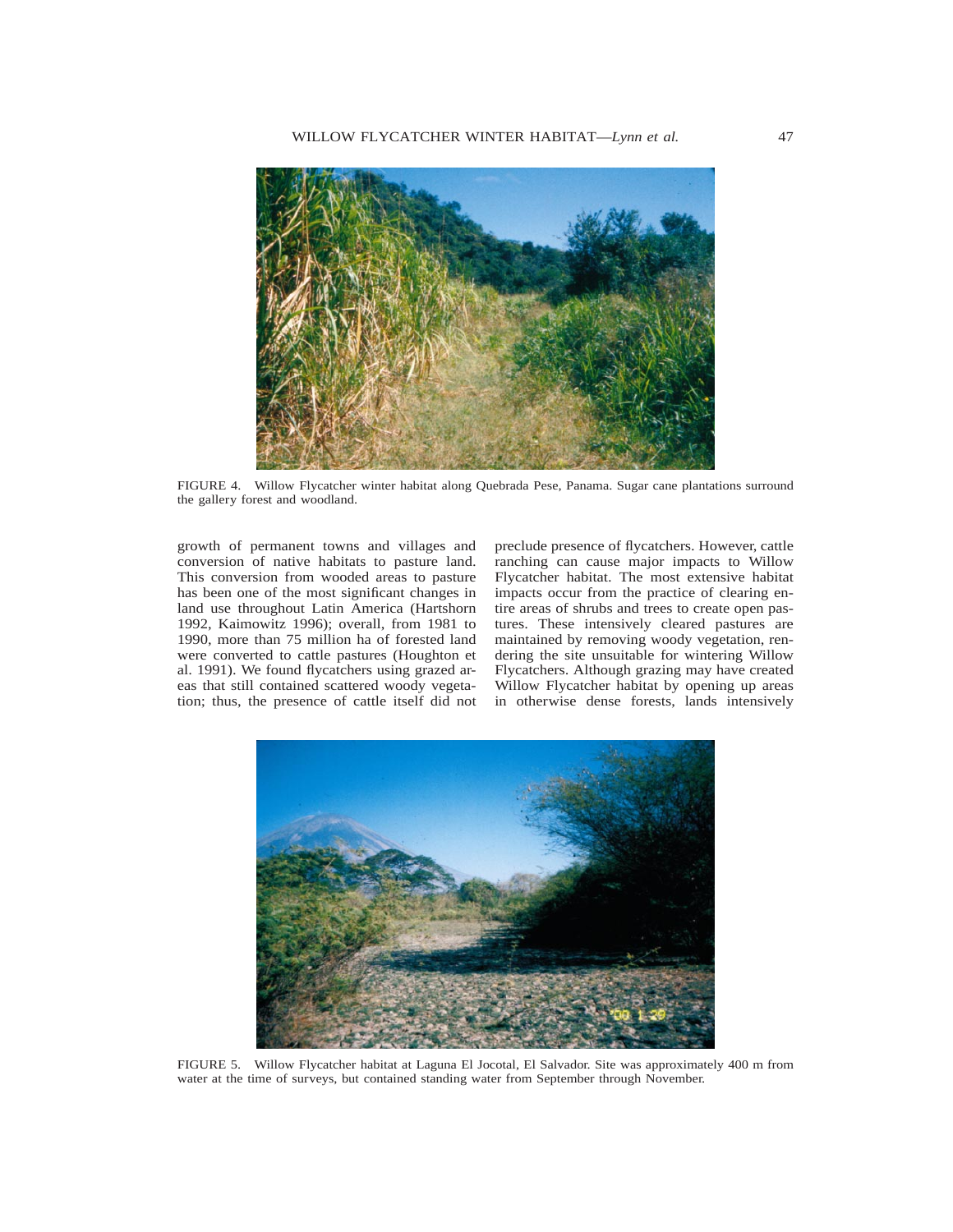managed for cattle pasture do not preserve or provide Willow Flycatcher winter habitat.

Large-scale permanent agriculture has also been encroaching on wetland habitats in Central America since the 1500s (Browning 1971), with modern agricultural practices playing a major role in the conversion of wetlands and woodlands, and the degradation and contamination of lowland areas (Murray 1994, Biesanz et al. 1999). Streams and rivers were diverted for irrigation, and in many areas, fertile wetlands were drained completely to make way for largescale plantations and export crops such as cotton, rice, and African oil palm. As a result, freshwater wetlands are increasingly scarce along the Pacific slopes of Central America. Like intensive cattle grazing, most agricultural fields are cleared of trees and shrubs, rendering them unsuitable as Willow Flycatcher habitat. The few remaining trees (usually only one or two individuals wide) at these fields are generally planted along property lines and fence lines, or are remnant of the riparian forest once found along *quebradas* bordering the fields. Without the other key components of flycatcher habitat nearby, such strips of trees do not comprise suitable flycatcher habitat.

Our cursory examination revealed a high potential for agrochemical impacts at some sites in El Salvador (Laguna de Olomega, Laguna El Jocotal, Laguna San Juan, and Barra de Santiago) and Costa Rica (Bebedero, Canas, and Coto 44), where vegetable crops and sugar cane fields are in close proximity to shorelines, riverbanks, and major irrigation canals. Agrochemicals are widely used on crops throughout Central America; however, their effects on the surrounding environments and ultimately their effects on Neotropical migrants have not been well studied. These pesticides and herbicides leach into rivers and streams and/or enter the water directly as run-off. Although organochlorides such as DDT are rarely used in Costa Rica, Panama, and El Salvador, other highly toxic pesticides and herbicides are common. Many chemicals, though less persistent than organochlorides, can accumulate to toxic levels in birds, decrease local faunal diversity, and cause declines in insect populations (Eisler 1985b, Hooper et al. 1990, Iolster and Krapovickas 1999). If overwintering habitat suitability for insectivorous migrants, such as the Willow Flycatcher, is related to insect availability, agrochemicals that reduce local insect populations may increase competition for food, increase foraging costs, and reduce fat reserves and overall fitness (Gard and Hooper 1995).

## THE ROLE OF PROTECTED AREAS

Neotropical migrants require suitable sites in which to over-winter, and protection of wintering habitat is one method to help ensure their conservation. However, conservation of natural resources and the establishment of national parks and preserves face many obstacles in Central America, including government and international funding constraints, lack of environmental education, and high demands on remaining natural resources. Furthermore, most protected areas are located in high elevation cloud forests, lowland rainforests, tidal and salt-water marshes, and coastal mangroves; thus, they do not include suitable Willow Flycatcher winter habitat. As of 2000, 14 of 24 Central American Ramsar sites (wetlands of international importance) were located in El Salvador, Costa Rica, and Panama (totaling 425,366 ha); only seven (one in El Salvador, four in Costa Rica, and two in Panama) contain freshwater *lagunas* or seasonally inundated floodplains (Ramsar List 2001) with potential for suitable Willow Flycatcher habitat. There may be a perception that the freshwater wetland areas that persist in Pacific lowland agricultural areas are so heavily impacted that they are of low habitat value and not deserving of conservation attention or funds; this is certainly not the case for the wetlands that support wintering Willow Flycatchers.

Despite administrative protection, deforestation and contamination continue to plague existing protected areas occupied by Willow Flycatchers. One example is Laguna El Jocotal in El Salvador, which was designated a nationally protected area in 1996, and is the country's only Ramsar site (Ramsar List 2001). In 2000, the El Salvador Ministry of Environment and Natural Resources acknowledged contamination and over-fishing at El Jocotal (Joma 2000); local park personnel now patrol the *laguna,* but regulations are rarely enforced. During our surveys, cattle were seen grazing the shorelines and in shallow waters. Local residents use the *laguna* to wash laundry with harsh detergents, and plastic containers from bleach and other products were seen along the shoreline. Despite such challenges, the protection of wetlands and associated habitat, even with minimal regulation, may be an important step for preserving the Willow Flycatcher.

## RECOMMENDATIONS FOR FUTURE STUDIES

The relative lack of observations and records of Willow Flycatchers on the wintering grounds is in part due to the difficulties in positively identifying *Empidonax* species, and many general inventories, Christmas bird counts, and lists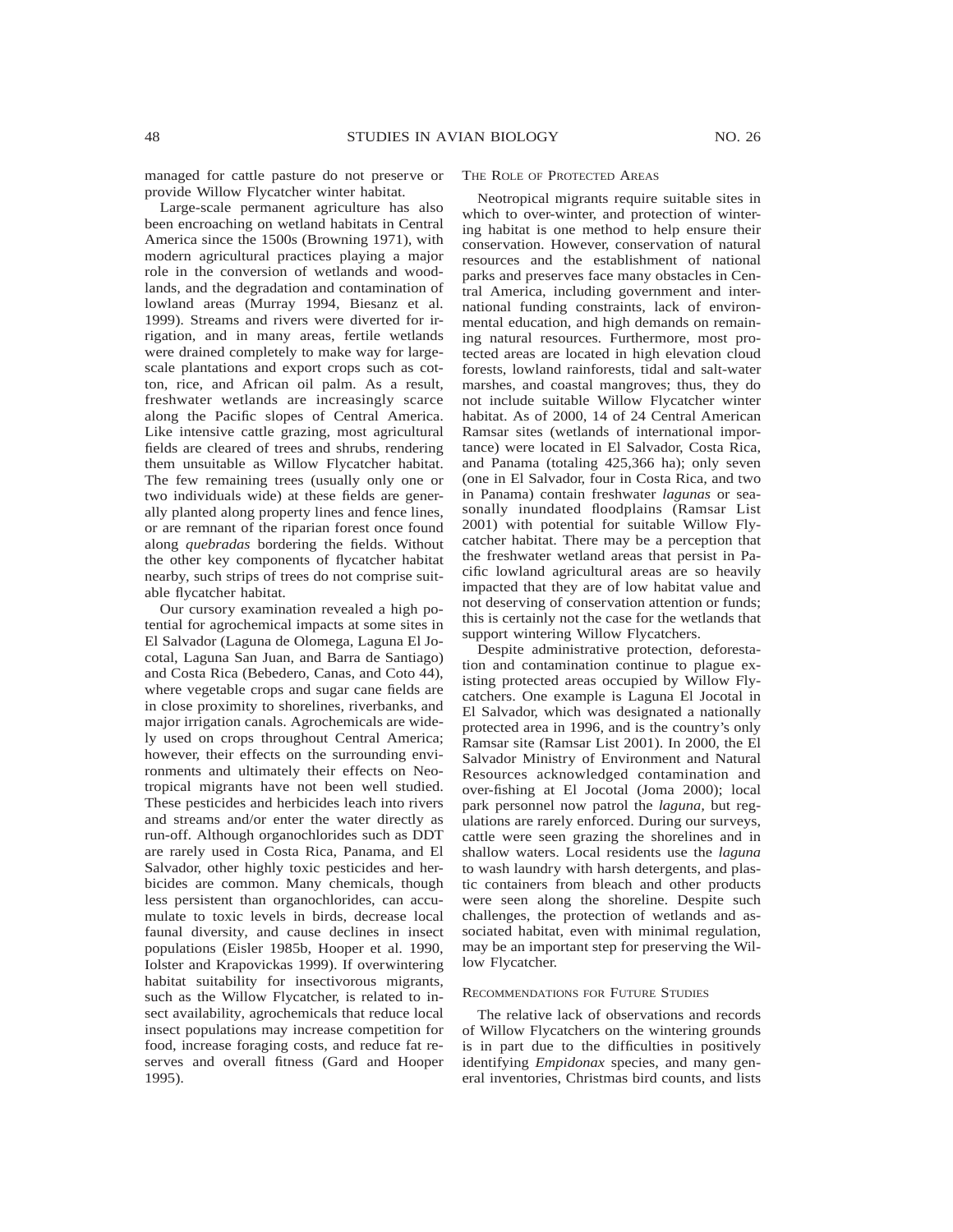provided by birders and ornithologists identify flycatchers only to the genus *Empidonax.* In order to develop and prioritize conservation and management strategies for the Willow Flycatcher, we need a better understanding of its distribution and ecology on the wintering grounds. Our study provides Willow Flycatcher distribution data for some areas of El Salvador, Costa Rica, and Panama, but many unsurveyed areas remain and may contain suitable habitat. Additional surveys are needed, particularly at the northern and southern extents of the winter range and along a wider range of elevations.

Quantitative habitat studies are needed to better understand habitat requirements and to more precisely identify habitat availability on the winter range. It would also be valuable to determine if remote-sensing data and GIS can be used to accurately identify areas of wintering habitat. Research is needed to determine if distribution and habitat use vary by sex and/or subspecies, to document overwinter survivorship, and to characterize the effects of seasonal water changes on habitat selection. Studies are also needed to determine if flycatchers move, within and between sites, in response to seasonal changes in the presence of surface water/saturated soil. Ongoing studies at relatively large flycatcher sites in Costa Rica (Koronkiewicz and Sogge 2000) suggest winter territoriality, and high return rates and site fidelity for wintering Willow Flycatchers. Comparative studies are needed to determine if this is also true for smaller, more isolated, and/or more fragmented winter habitats throughout the flycatcher's winter range.

Finally, quantitative data are needed to more accurately assess the threat of land management practices, particularly agrochemical use, to wintering Willow Flycatchers and their habitat. Our survey project was not designed to detect the presence of agrochemicals or other environmental contaminants in flycatchers or their habitats, or to determine what effects such chemicals might have on wintering flycatchers. Given our observations of contaminated waterways, and the nature and extent of the agricultural activities that occur near wintering sites, detailed contaminant studies are warranted. Chemical analysis of water and/or soil samples at flycatcher wintering sites could identify areas where contaminants pose a threat. Furthermore, as has been done on the breeding grounds (Mora et al. *this volume*), chemical analysis of insects and surrogate bird species at wintering sites would help determine if contaminants are likely accumulating at harmful levels within locally wintering flycatchers.

#### ACKNOWLEDGMENTS

Financial support for this project was provided by the U.S. Bureau of Reclamation, (Phoenix, AZ), U.S. Geological Survey, U.S. Fish and Wildlife Service (Region 2, Albuquerque, NM), and the U.S. Forest Service. This work was made possible through collaboration with the Servicio de Parque Nacionales y Vida Silvestre and the Universidad de El Salvador in El Salvador, the Organization for Tropical Studies in Costa Rica, and the Smithsonian Tropical Research Institute in Panama. We thank P. Unitt and the San Diego Natural History Museum for administrative support, as well as S. Leon and S. Sferra for their encouragement and assistance with funding and contracts. Special thanks go to the dedicated members of the field crew: E. Cohen, C. Drost, K. Enos, J. Hart, M. Halterman, P. Heavin, M. Johnson, S. Langridge, M. J. Mendez, M. Santana, and S. Sferra. We thank G. Seutin and W. Rodriguez for their invaluable logistical and field support during the 2000 surveys, and the numerous people who provided us with information on current wintering locations, logistical advice, and assistance with permit applications. We are especially grateful to the many Central Americans who lent us their support and hospitality during our surveys. This manuscript was greatly improved by the comments of O. Komar and an anonymous reviewer.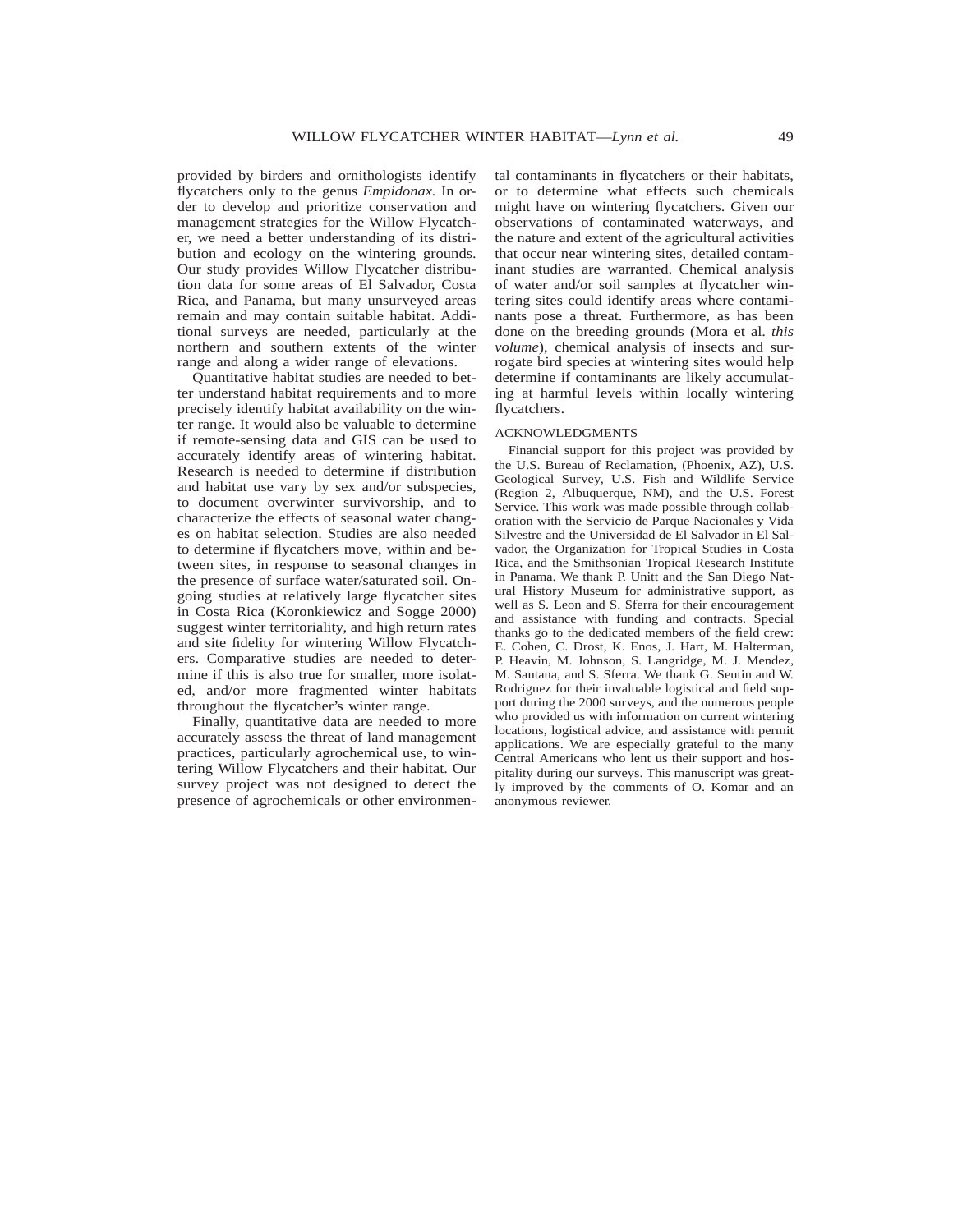| Country           | Survey location                                 | Year         | Coordinates                                      | Number<br>of sites<br>surveyed | Survey<br>hours | Number<br>of Willow<br>Fly-<br>catchers | Flycatchers<br>per<br>detected survey hour |
|-------------------|-------------------------------------------------|--------------|--------------------------------------------------|--------------------------------|-----------------|-----------------------------------------|--------------------------------------------|
|                   |                                                 |              |                                                  |                                |                 | $\overline{4}$                          |                                            |
| El Salvador       | Rio Paz, Ahuachapan                             | 2000         | N 13°47.71'<br>W 90°06.77'                       | 1                              | 1               |                                         | 4.00                                       |
|                   | Rio Guayapa, Ahuachapan                         | 2000         | N 13°43.32'<br>W 89°59.06'                       | $\mathbf{1}$                   | 1.1             | 24                                      | 21.82                                      |
|                   | La Barra de Santiago,<br>Ahuachapan             | 2000         | N 13°41.52'<br>W 89°56.58′                       | $\mathbf{1}$                   | 8.4             | 35                                      | 4.17                                       |
|                   | Lago Coatepeque, Santa<br>Ana                   | 2000         | N 13°50.82'<br>W 89°34.18'                       | $\mathbf{1}$                   | 1.5             | $\mathbf{0}$                            | 0.00                                       |
|                   | Colima, Cuscatlan                               | 2000         | N 14°02.75'<br>W 89°07.39'                       | 2                              | 3.4             | 10                                      | 2.94                                       |
|                   | Suchitoto, Cuscatlan                            | 2000         | N 13°58.34'<br>W 89°01.54'                       | 2                              | 7.0             | 13                                      | 1.86                                       |
|                   | Bosque Nancuchiname,<br>Usulutan                | 2000         | N 13°20.48'<br>W 88°43.14'                       | 1                              | 2               | 30                                      | 15.00                                      |
|                   | Laguna de Olomega, San<br>Miguel                | 2000         | N 13°19.94'<br>W 88°01.18'                       | 11                             | 11.9            | 30                                      | 2.52                                       |
|                   | Laguna de San Juan, San<br>Miguel               | 2000         | N 13°22.08'<br>W 88°09.58'                       | $\mathbf{1}$                   | 2.6             | 35                                      | 13.46                                      |
|                   | Laguna El Jocotal, San<br>Miguel                | 2000         | N 13°19.15'<br>W 88°14.59'                       | 7                              | 11.9            | 93                                      | 7.82                                       |
| El Salvador total |                                                 |              |                                                  | 28                             | 50.8            | 274                                     |                                            |
| Costa Rica        | Parque Nacional Santa<br>Rosa, Guanacaste       | 1999         | $N 10^{\circ}51.10'$<br>W 85°36.88'              | 5                              | 21.5            | $\mathbf{0}$                            | 0.00                                       |
|                   | Bebedero, Guanacaste                            | 1998         | $N 10^{\circ}21.12'$<br>W 85°10.50'              | $\overline{4}$                 | 24.5            | $\mathbf{1}$                            | 0.04                                       |
|                   | Canas, Guanacaste                               | 1999         | N 10°21.21'<br>W 85°5.96'                        | 2                              | 13.8            | $\mathbf{0}$                            | 0.00                                       |
|                   | Tempate, Guanacaste                             | 1999         | $N 10^{\circ}22.10'$<br>W 85°43.18'              | $\overline{4}$                 | 23.2            | 1                                       | 0.04                                       |
|                   | Parque Nacional Palo<br>Verde, Guanacaste       | 1999         | N $10^{\circ}20.90'$<br>W 85°16.92'              | 5                              | 22.4            | $\mathbf{0}$                            | 0.00                                       |
|                   | Bolson, Guanacaste                              | 1999         | $N 10^{\circ}21.31'$<br>W 85°25.17'              | 5                              | 43.4            | 26                                      | 0.60                                       |
|                   | Puerto Humo, Guanacaste                         | 1999         | N $10^{\circ}17.97'$<br>W 85°24.98'              | 2                              | 12.8            | $\mathbf{1}$                            | 0.08                                       |
|                   | Santa Cruz, Guanacaste                          | 1999         | N $10^{\circ}19.74'$<br>W 85°38.97'              | 5                              | 34.6            | 26                                      | 0.75                                       |
|                   | Solimar, Guanacaste                             | 1999         | N $10^{\circ}16.54'$<br>W 85°8.80'               | 5                              | 21.5            | 54                                      | 2.51                                       |
|                   | Hojancha, Guanacaste                            | 1998         | N $10^{\circ}6.30'$<br>W 85°22.01'               | 3                              | 8.6             | $\mathbf{0}$                            | 0.00                                       |
|                   | Punta Piedra, Guanacaste                        | 1998         | N 9°42.57'<br>W 85°1.00'                         | 3<br>4                         | 9.1             | $\mathbf{0}$<br>28                      | 0.00<br>1.22                               |
|                   | Chomes, Puntarenas<br>Boca de Barranca, Puntar- | 1999<br>1999 | N $10^{\circ}4.16'$<br>W 84°53.96'<br>N 9°53.42' | 4                              | 23.0<br>15.0    | 9                                       | 0.60                                       |
|                   | enas<br>Tarcoles/Agujas, Puntaren-              | 1999         | W 84°40.75'<br>N 9°51.05'                        | 6                              | 18.3            | 3                                       | 0.16                                       |
|                   | as<br>Punta Coyote, Caletas                     | 1999         | W 84°33.90'<br>N $9^{\circ}45.59'$               | 4                              | 9.8             | 8                                       | $\overline{0}$                             |
|                   | Rio Palo Seco, Puntarenas                       | 1999         | W 85°16.07'<br>N 9°34.35'                        | 8                              | 26.6            | 26                                      | 0.98                                       |
|                   | Buenos Aires, Puntarenas                        | 1999         | W 84°18.70'<br>$N$ 9°6.65'                       | 13                             | 28.7            | $\boldsymbol{0}$                        | 0.00                                       |
|                   |                                                 |              | W 83°20.46'                                      |                                |                 |                                         |                                            |

APPENDIX. WILLOW FLYCATCHER WINTER SURVEY EFFORT AND RESULTS FOR EL SALVADOR, COSTA RICA, AND PANAMA, JANUARY AND FEBRUARY 1998–2000